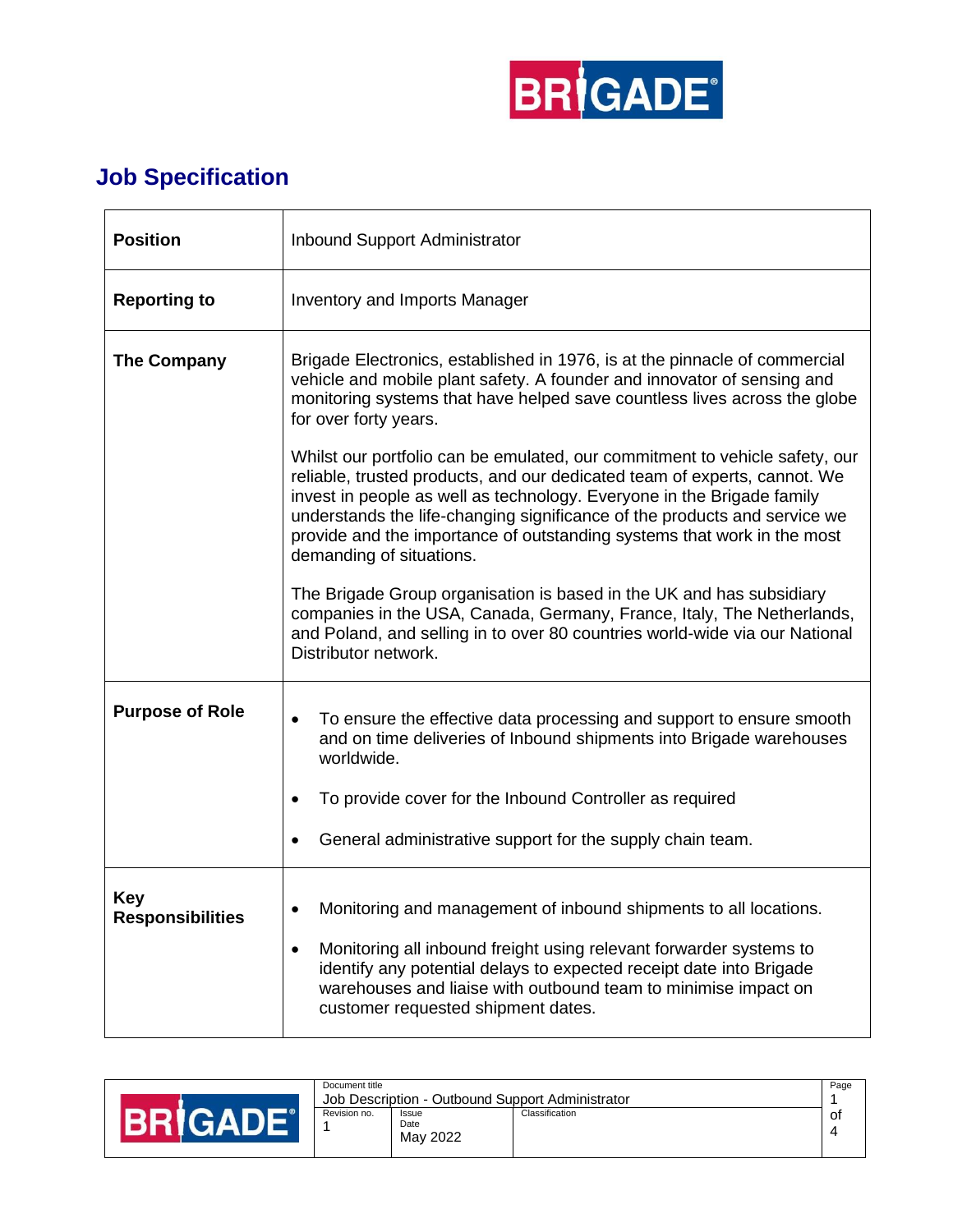

|                                  | Recording status and progression of inbound shipments both on ERP<br>$\bullet$<br>system and Excel based shipment logs<br>Ensuring ERP system and shipment log is updated with accurate<br>expected receipt dates, where any changes to initial plans are identified<br>Preparing Importation documents for freight forwarders under the<br>supervision of the Inbound controller |
|----------------------------------|-----------------------------------------------------------------------------------------------------------------------------------------------------------------------------------------------------------------------------------------------------------------------------------------------------------------------------------------------------------------------------------|
| Key Tasks, but not<br>limited to | Updating ERP system with inbound receipt information in a timely<br>$\bullet$<br>manner.                                                                                                                                                                                                                                                                                          |
|                                  | Advising the outbound team, planning team & subsidiary companies of<br>any changes to expected delivery dates.                                                                                                                                                                                                                                                                    |
|                                  | Liaising with forwarders & warehouse team to book inbound deliveries<br>to maintain a steady flow of goods.                                                                                                                                                                                                                                                                       |
|                                  | Ordering and receiving non-product items (Marketing, samples,<br>administration items etc.)                                                                                                                                                                                                                                                                                       |
|                                  | Assisting with Stock counting as necessary                                                                                                                                                                                                                                                                                                                                        |
|                                  | Assist warehouse with creation of Inventory put-away on ERP where<br>required.                                                                                                                                                                                                                                                                                                    |
|                                  | Investigate and respond to stock related enquires from warehouse,<br>sales & customer services                                                                                                                                                                                                                                                                                    |
|                                  | Answer email and telephone enquires relating to freight & inventory<br>٠<br>from external sources                                                                                                                                                                                                                                                                                 |

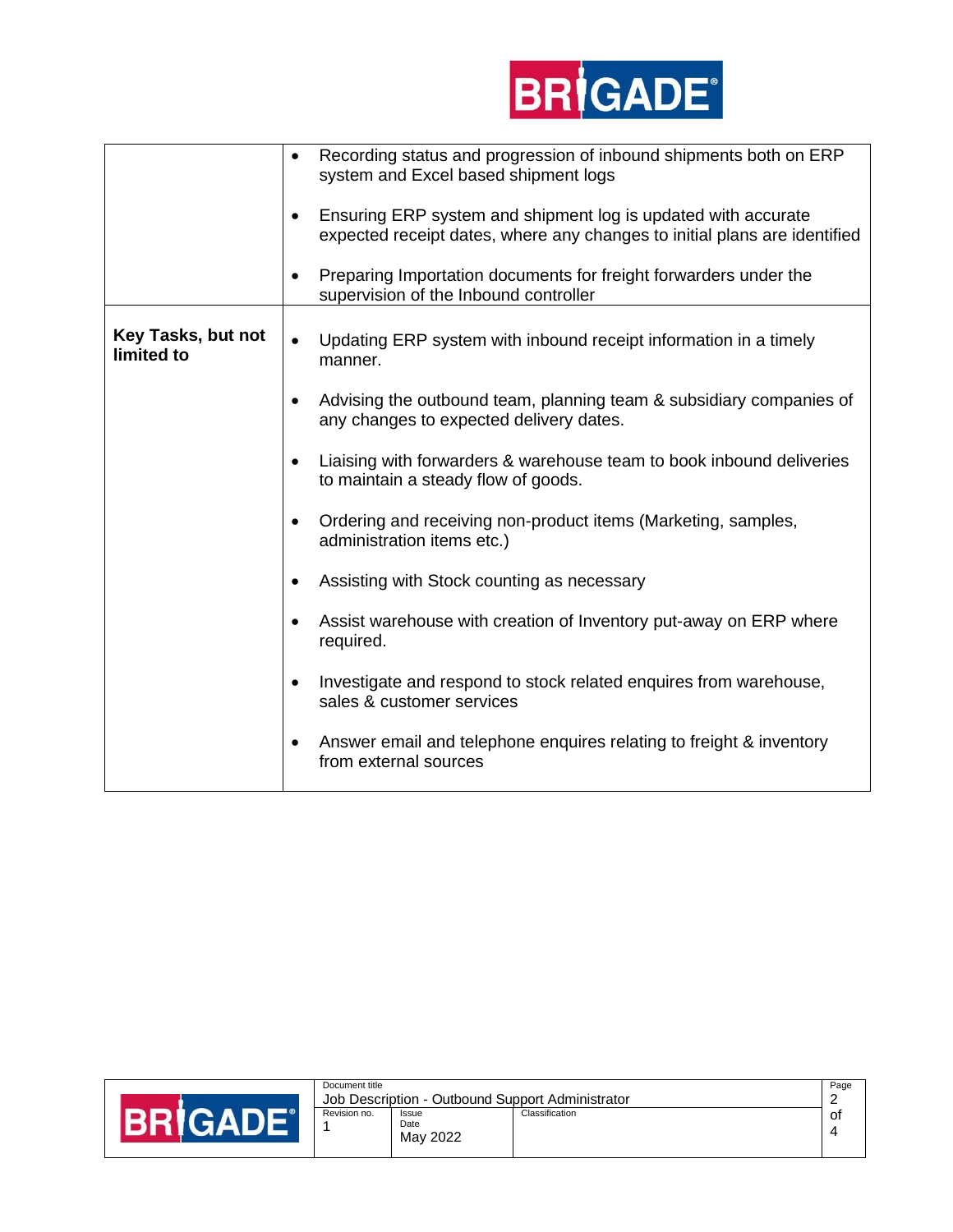

## **Person Specification**

| <b>Essential</b>                                                 |                                                                                                                                         |  |  |  | <b>Desirable</b>                 |                                               |                      |
|------------------------------------------------------------------|-----------------------------------------------------------------------------------------------------------------------------------------|--|--|--|----------------------------------|-----------------------------------------------|----------------------|
| <b>Education and Training</b>                                    |                                                                                                                                         |  |  |  |                                  |                                               |                      |
|                                                                  | 1. Minimum of 5 GCSE "O" levels (to include<br>Maths and English).                                                                      |  |  |  | 1. Proven experience of database |                                               |                      |
|                                                                  | 2. Highly numerate and literate                                                                                                         |  |  |  |                                  | administration.                               |                      |
|                                                                  | 3. Good knowledge of Microsoft Office package<br>(especially Excel)                                                                     |  |  |  |                                  |                                               |                      |
|                                                                  | 4. Good Knowledge of ERP systems and<br><b>Databases</b>                                                                                |  |  |  |                                  |                                               |                      |
|                                                                  | <b>Experience and Skills</b>                                                                                                            |  |  |  |                                  |                                               |                      |
|                                                                  | 1. Experience of using Dynamic NAV (Navision)<br>either in a sales or purchasing role.                                                  |  |  |  |                                  | 1. Warehouse and stock control<br>management. |                      |
|                                                                  | 2. Experience in UK/EU Imports                                                                                                          |  |  |  |                                  | 2. Customer Service/Internal Sales            |                      |
| 3.                                                               | Capable of setting and maintaining effective<br>general office procedures                                                               |  |  |  |                                  | experience<br>3. Experience of importing      |                      |
|                                                                  | 4. Proven ability to manage a multi-task role                                                                                           |  |  |  |                                  | 4. Experience of similar industry             |                      |
|                                                                  | 5. Understanding of Good customer service<br>principles                                                                                 |  |  |  |                                  | (Commercial vehicle<br>parts/components)      |                      |
|                                                                  | <b>Personality and Motivation</b>                                                                                                       |  |  |  |                                  |                                               |                      |
| Drive to achieve targets - individual, team and<br>1.<br>company |                                                                                                                                         |  |  |  |                                  |                                               |                      |
| 2.                                                               | Attention to detail and accuracy.                                                                                                       |  |  |  |                                  |                                               |                      |
| 3.                                                               | Self-manager and a natural team player                                                                                                  |  |  |  |                                  |                                               |                      |
| 4.                                                               | Readiness to take responsibility for the quality<br>of own work                                                                         |  |  |  |                                  |                                               |                      |
|                                                                  | Document title<br>Job Description - Outbound Support Administrator<br><b>BRIGADE®</b><br>Revision no.<br>Issue<br>Date<br>1<br>May 2022 |  |  |  | Classification                   |                                               | Page<br>3<br>οf<br>4 |